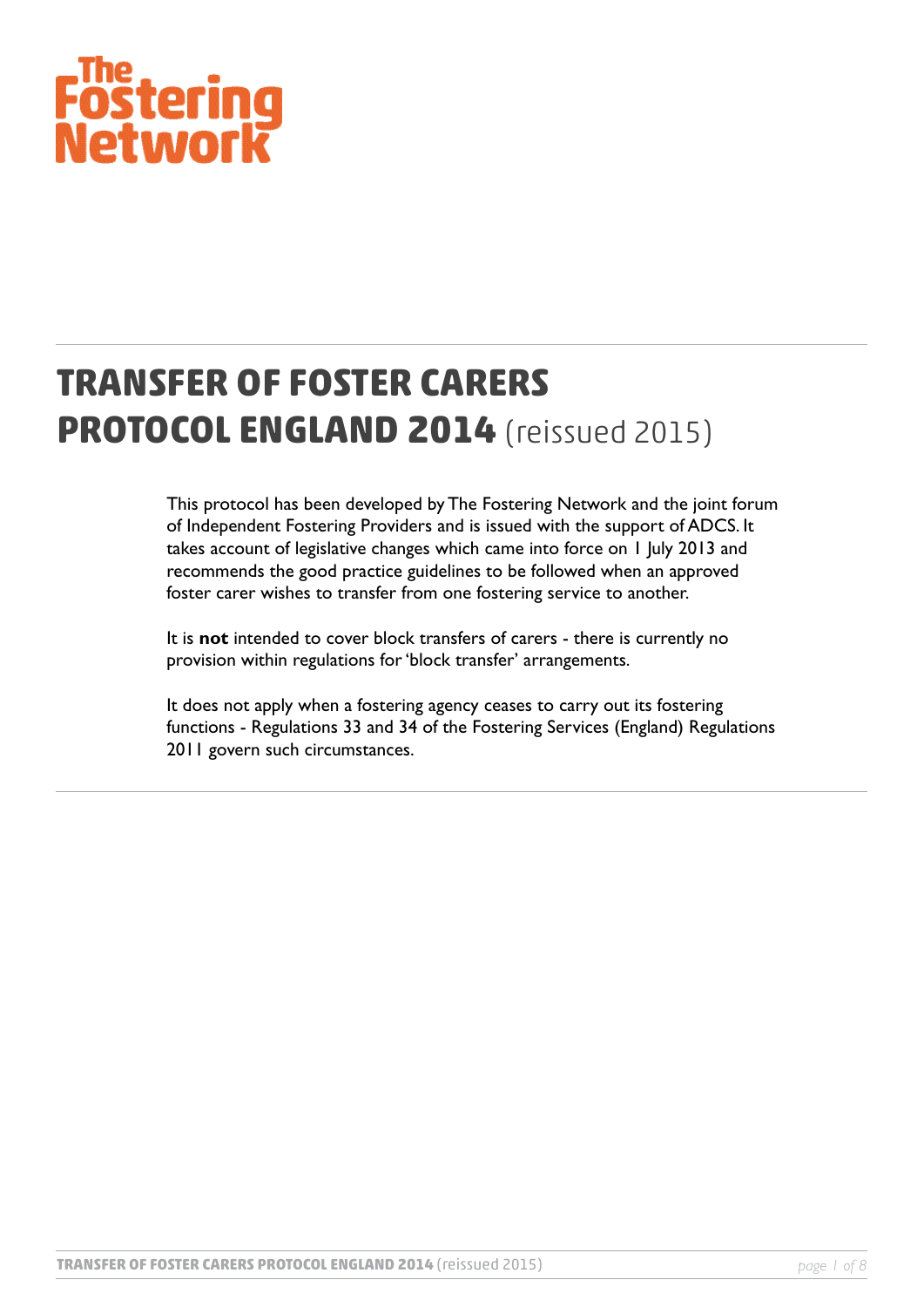# **1) Principles**

**1.1** The protocol recognises the principles of child care legislation and seeks to ensure that safeguarding the welfare of children is at the core of fostering policy and practice. It recognises that the welfare of any child in placement is paramount.

**1.2** Consideration will be given to the views of the child, and where applicable the views of parent(s) and other relevant parties.

**1.3** It must be ensured that children in placement are guarded against unplanned moves and/or moves which are not in their best interests.

**1.4** Foster carers have the right to freedom of movement between fostering services.

**1.5** All fostering services should be committed to the active recruitment of people new to fostering.

**1.6** Fostering Services and Independent Fostering Agencies will comply with all relevant legislation, regulation, standards and statutory guidance.

#### **2) Aims of this protocol**

**2.1** To promote high standards of practice within and between agencies.

**2.2** To ensure continuity of care for children in placement during any transfer of foster carers between fostering services.

**2.3** To ensure consideration of the child's care plan throughout the transfer process.

**2.4** To minimise the length of time taken in the transfer process.

**2.5** To provide a framework for the negotiation of the financial implications of the transfer between fostering services.

**2.6** To ensure that where permanence is the plan for a child there is no undue pressure on foster carers to transfer to another fostering service provider.

#### **3) Recruitment of existing foster carers**

**3.1** Fostering services should not approach individual foster carers with a view to recruiting them without the knowledge of their current fostering service. Nor should a fostering service begin an assessment on foster carers who have approached them with a view to transferring from another service without the knowledge of that service.

**3.2** It is recognised that there will be circumstances when it is appropriate for foster carers to have initial discussions with a new fostering service before agreeing to begin an assessment and before the foster carer informs their current fostering service.

**3.3** All parties, Local authorities, foster carers and independent fostering agencies have a shared responsibility to implement the child's care plan. Before foster carers are approached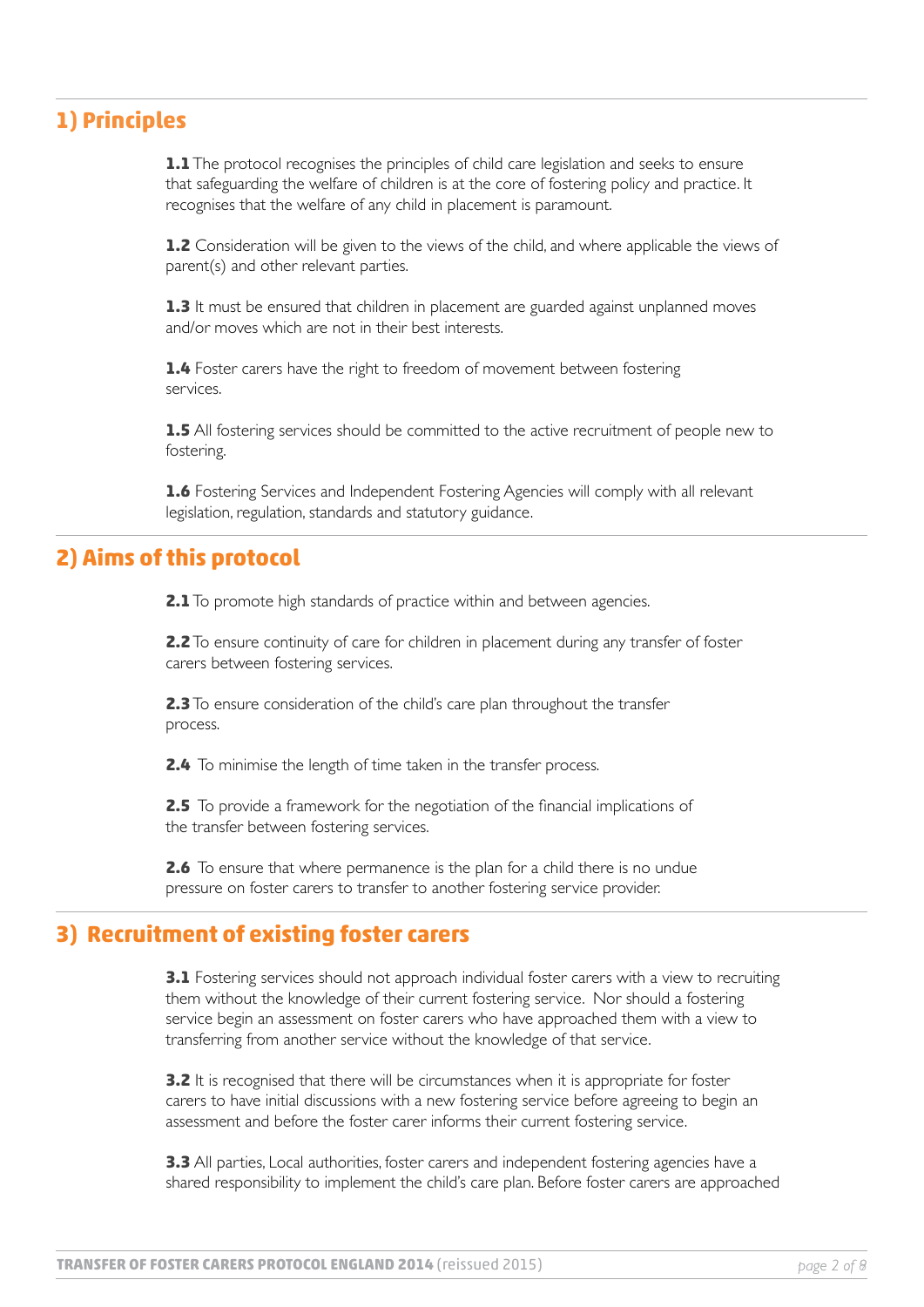to explore the possibility of their application for a legal order in respect of a child which would mean that they no longer fostered that child (eg Residence, Special Guardianship and Adoption) the current fostering service must be informed and if such an application is to be discussed at a review of a child's care plan, the fostering service should be invited to attend the meeting.

**3.4** Foster carers should not be required to change fostering service in order to secure agreement to a plan for a child, eg long-term foster care.

#### **4) Procedure where there is no child in placement**

**4.1** The foster carer should inform their current fostering service in writing that they are considering a move to another fostering service. It is recognised that there will be circumstances when it is appropriate for foster carers to have initial discussions with a new fostering service before the foster carer informs their current fostering service.

**4.2** The recruiting fostering service may begin an assessment once notification has been received by the current service.

**4.3** Once the assessment has been completed and the recruiting service informs the foster carer that they intend to seek their approval as a foster carer through the panel and decision maker, the foster carer should give written notice of resignation to their current service.

**4.4** A foster carer cannot be approved by more than one fostering service at the same time, and so they must not be approved by the fostering service to which they are transferring before the date that their previous approval ends. The fostering regulations state that an approval will be terminated 28 days from a written notice of resignation being received from a foster carer (The Fostering Services (England) Regulations 2011, Reg 28 (13). Once submitted written notice of resignation automatically takes effect after 28 days.

**4.5** To ensure that the date the resignation is received by the current service, and thus the date of termination of the current registration, is known by all parties, it is recommended that the foster carer submits their resignation to their current service, either by hand or by a recorded signed for postal service.

**4.6** The recruiting service must ensure that they do not approve the foster carer before the date upon which the resignation takes effect. The termination of the foster carer's approval takes place automatically 28 days following the receipt of the written notice of resignation and requires no action by the current agency, or their panel, to take effect. It is recommended good practice for the current service to conduct an exit interview, where appropriate, and for the information from this to be presented to the service's panel for information and monitoring purposes.

#### **5) Procedure where a child is in placement**

**5.1** Where there is a child (or children) in placement, foster carers must give written notice of their intention to consider moving to another agency both to the current service and to the placing authority/authorities.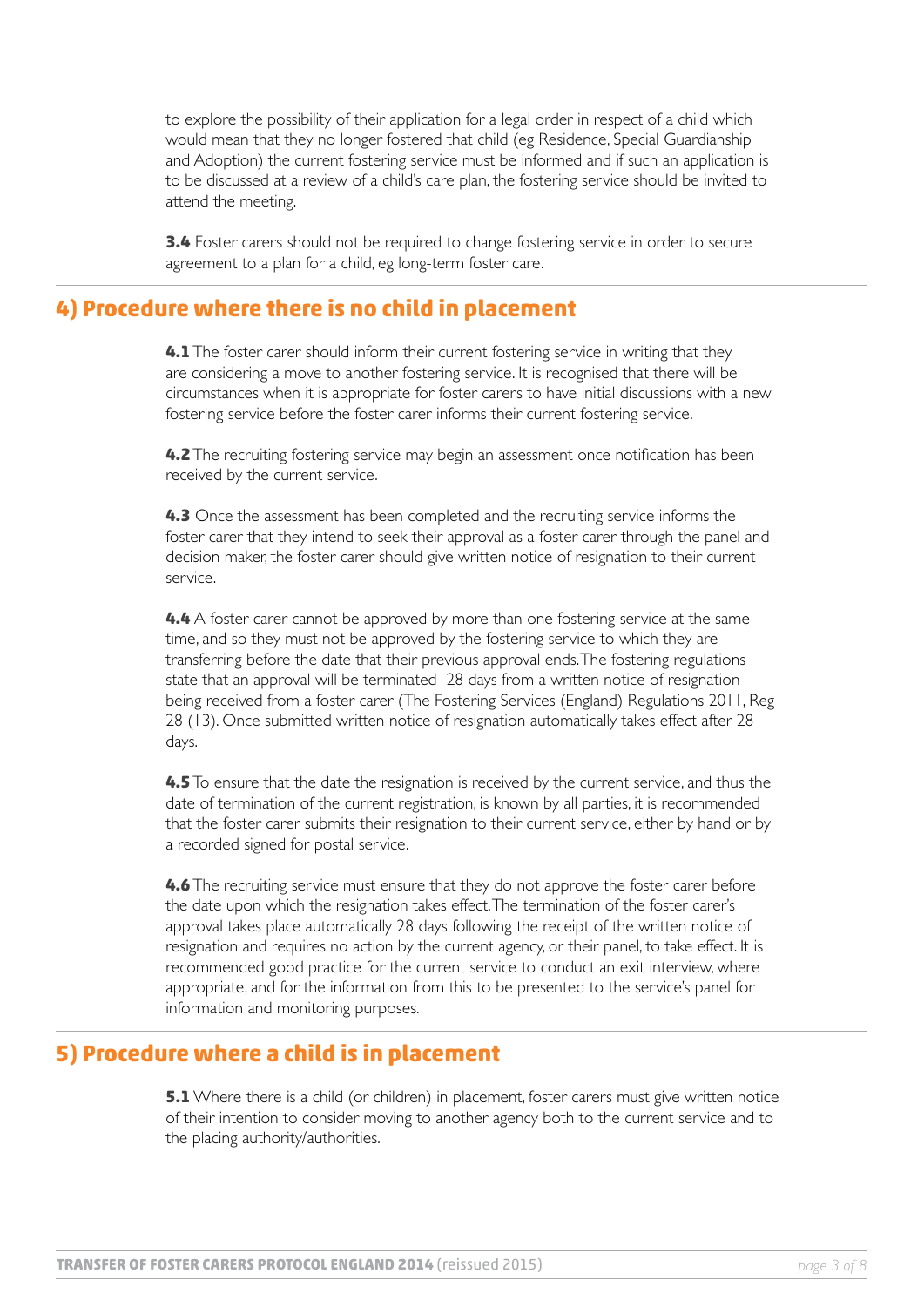**5.2** Upon receipt of the written notice, the placing authority must inform the child's IRO of the intended change in placement provision [4.7 Volume 2, Care Planning, Placement and Case Review Statutory Guidance (2010)] and shall, within 28-days, convene a meeting of:

- The placing authority/authorities this may include commissioning/contracting officers as well as the children's social workers •
- The current service. •
- The recruiting service •
- The foster carer/s. •

**5.3** Where there is more than one placing authority, agreement should be reached on which authority will take responsibility for convening the meeting. Generally, the authority that has had children placed for the longest period with the foster carer will be considered the 'lead' authority. By agreement with the placing authorities, and when it is more convenient, the recruiting service may organise the meeting.

**5.4** The meeting will consider the following:

- Any decisions made during the child's latest Case Review, particularly in respect of whether it is in their best interests to continue in their current placement and how their care plan will continue to be followed. (It should be noted that Regulation 14 of the Care Planning, Placement and Case Review (England) Regulations 2010 requires that the responsible authority cannot terminate the current placement unless this has been considered by a case review). •
- How the move of the foster carer to another service may affect each child in placement, including the potential loss of or changes in the relationships, activities and support services that a child has developed and/or established whilst in placement with the current agency. •
- The particular support needs of the child and the foster carer and how they will be provided by the new service. •
- The circumstances in which the recruiting service may use any other placement vacancy once the transfer has been completed. •
- The arrangements for approval by the recruiting service and termination of the foster carer's approval by the current service. The arrangements should be co-ordinated to ensure continuity of approval, and that transfer is made on a mutually agreed date. •
- Parallel arrangements for timing a transfer of responsibility for the payment of fees and allowances to the foster carer. •
- The views of the child, parent and any other interested parties. (These views should be sought and represented by the placing authority). •
- Where it is determined at a case review that the placement is not to continue, the arrangements to move the child/children to an alternative placement, including a timeframe for such a move will be clearly identified. The move should be completed within a timescale which is driven by the child's needs and care plan, but it is expected that this would normally be completed within three months unless there are exceptional circumstances which mean that this cannot be achieved. In these circumstances all parties should agree a revised timetable. •
- A timetable for the approval of the foster carer by the recruiting service. The expectations are that assessment and training will take place and that they will be completed within two to four months of the meeting taking place. There will be occasions when this timescale cannot reasonably be adhered to. In such cases, all •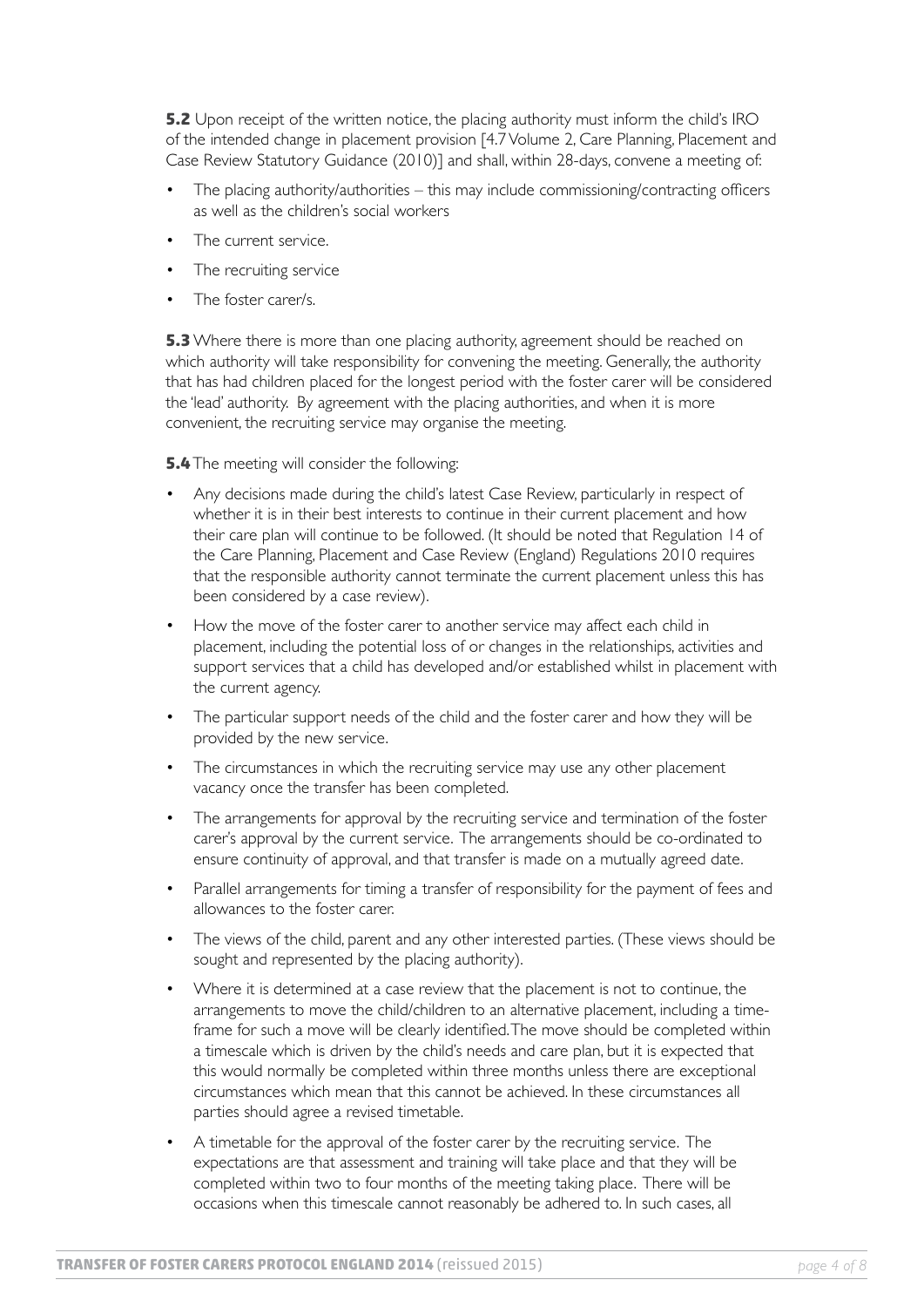parties will be kept informed about developments and the anticipated time to completion.

**5.5** The fostering panel should make its recommendation on the suitability of a prospective foster carer within eight months of receipt of their application. NMS 14.4 (England).

**5.6** Once the fostering panel of the recruiting fostering service has made its recommendation and the service indicates that it is ready to approve the foster carer, the foster carer should submit their resignation to the current fostering service, as set out in paragraph 4.5 above. The decision maker of the recruiting service may state that they will approve the person as a foster carer on a specific date in the future, which could be planned to coincide with the termination of their existing approval at the expiry of the 28 days notice period. It should be made clear that in the meantime the foster carer is not approved by the new provider. Alternatively, the decision maker may delay their decision until the date of the termination of their existing approval. This may not conform to the detail of the Fostering Services NMS 14.9 regarding timescales but still achieve the desired outcome that 'the fostering panel and decision maker make timely, quality and appropriate recommendations/decisions in line with the overriding objective to promote the welfare of child/ren in foster care'.

#### **6) Sharing of information**

**6.1** A foster carer's assessment report is the property of the service which produced it. However, foster carers have the right to almost all the information that is in the report under the provisions of the Data Protection Act 1998(DPA)(see revised Statutory Guidance Volume 4 Fostering Services on the assessment and approval of foster carers July 2013 and the Fostering Network's guidance on confidentiality of information for further details).

It is imperative to ensure that foster carers and, where relevant, members of their household fully understand the implications of sharing information pertaining to them, that is why their information is to be shared, what information will be shared, who will see/have access to their information and the purpose to which the information will be put.

**6.2** Provided that the explicit and informed consent of all parties involved has been given, the sharing of information held in existing records about a foster carer or adopter for the purposes of informing a new assessment of a person's suitability to foster or adopt is permitted. It is recommended that the applicant's (and where relevant, members of their household) consent is given in writing and passed to the service which holds the record at the same time as the request to view the record is made.

**6.3** If consent is refused, the current fostering service should consider whether there is any information in the records that is a cause for concern and any such information should be shared, even if consent has been refused.

If there are no concerns and the individual has refused consent information should not be shared.

**6.4** Under Regulation 26 (1A)(b) where a person has been a foster carer within the preceding twelve months approved by another fostering service provider the recruiting fostering service must request a written reference from that other fostering service provider. Regulation 26 (1A)(e) states that the recruiting fostering service may, with consent, request access to the relevant case records of a previous fostering service and that the fostering service provider is required to share information as identified in Regulation 32(6)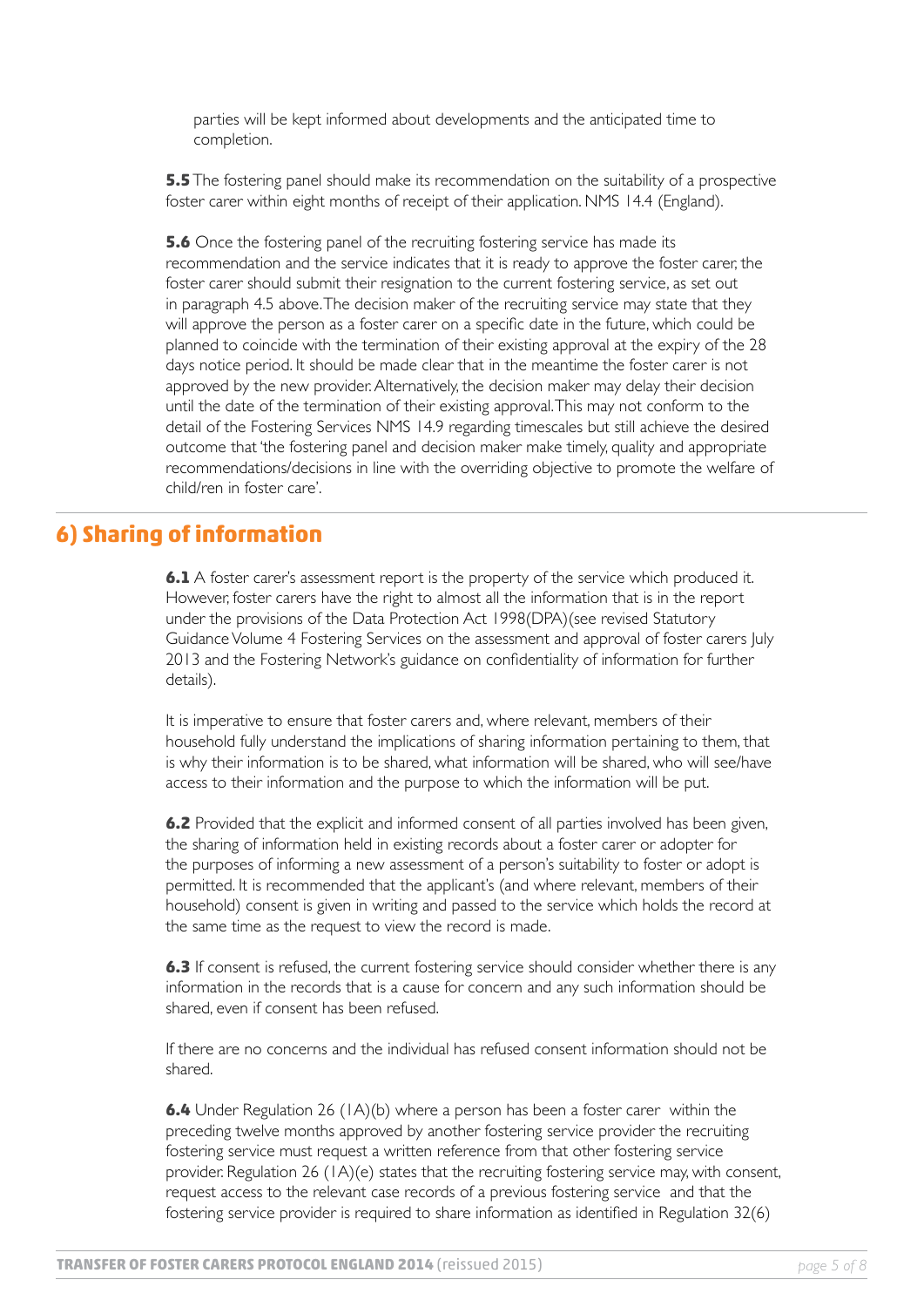within 15 working days of request. We would recommend that this should wherever practicable include an offer for the recruiting agency to view the files of the current agency and the opportunity to have a conversation with the current supervising social worker

**6.5** In the interest of safeguarding the welfare of children in placement the current service should prepare a comprehensive, accurate reference and arrange access to the relevant case records in respect of the foster carer See 6.4 above re: viewing files. The recruiting service should undertake a comprehensive re-assessment.

**6.6** The recruiting service must request a reference from the current service (see 6.4) on receipt of that request, the current service will provide the recruiting service with a comprehensive written reference as soon as possible (Stage 1 of the Assessment and Approval of foster carers Statutory Guidance).

Unless there are reasons relating to the safeguarding of children that would prevent this, the current service should also provide the foster carer(s) with a copy.

**6.7** The reference should include the following information about the fostering household:

- length of registration •
- current terms of approval (if any) and date this was agreed •
- variations in approval in the last five years •
- age, sex and length of stay of all foster children during the last five years •
- extent to which the foster carers were able to achieve placement objectives •
- strengths and skills of the foster carers •
- recent training courses attended by the foster carer/s and skills gained post-approval •
- date and outcome of any investigation of allegations or concerns, other than unsubstantiated, unfounded or malicious allegations (which paragraph 3.79 of the fostering services Statutory Guidance directs should not be referred to in references) •
- details of any current allegations or concerns •
- the outcomes of the latest annual review •
- any other information considered to be relevant to the assessment of the person's suitability to foster. •

**6.8** As stated in 6.4 the recruiting fostering service has the power to request access to records held by the current fostering service and the current fostering service must provide access within 15 working days of a request being received.

The information to be shared should include:

- the report of the original assessment of the person's suitability to foster •
- a copy of the report of the last review of the individual's continuing suitability to foster •
- any other review report considered useful to understanding the individual's current suitability to foster •
- details of any concerns about standards of practice and any remedial action to be undertaken and/or completed to address them •
- details of any allegations made against the foster carer or their household members (see guidance paragraph 3.78 and 3.79 Children Act Volume 4: Fostering Services) and •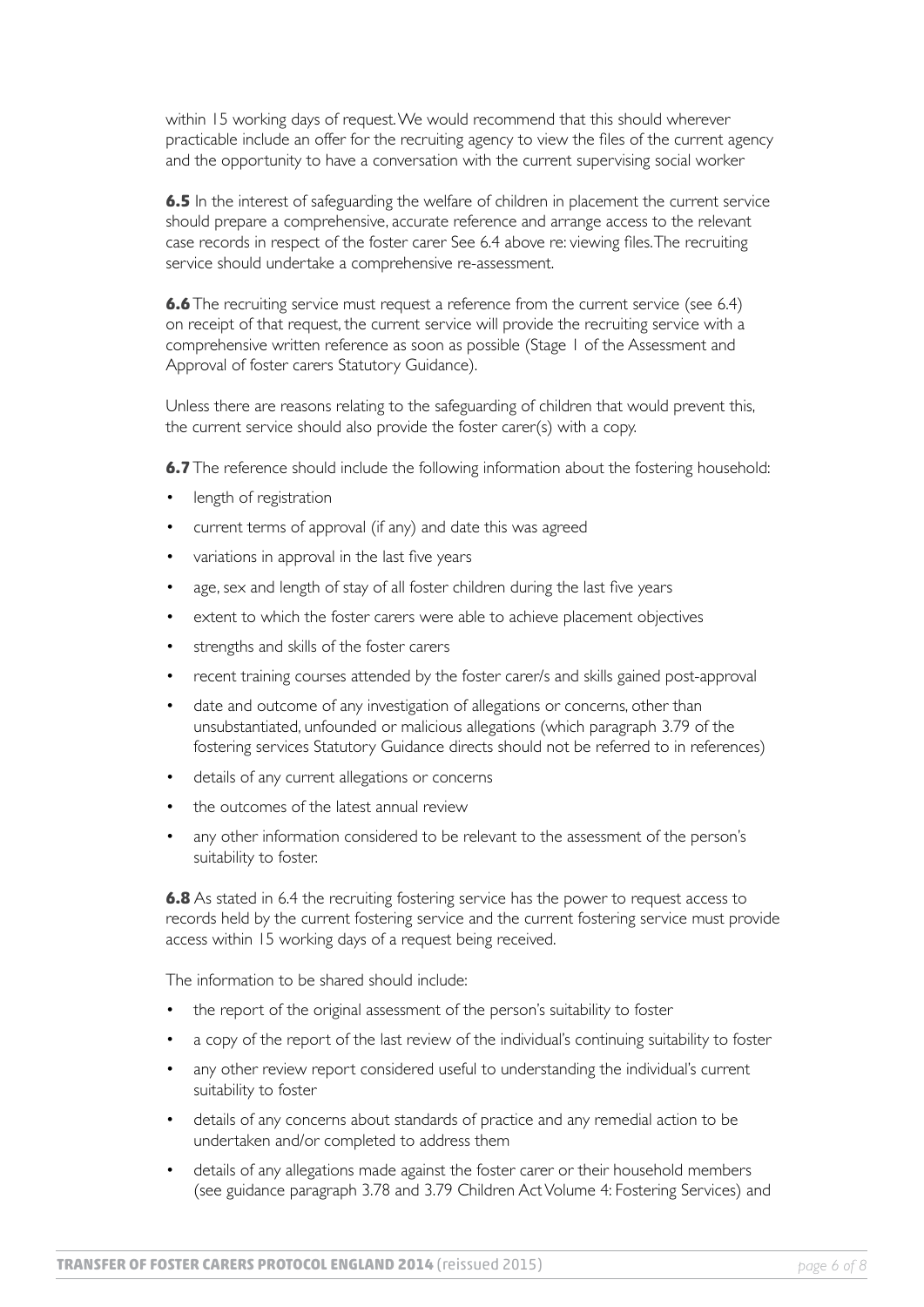any other information considered to be relevant to the assessment of the person's suitability to foster. •

The new provider can take account of information obtained by the existing provider so long as they are satisfied with its quality and continuing relevance. (Fostering Statutory Guidance paragraph 5.30 Volume 4).

This may, for instance, save having to interview again a previous employer or ex-partner who was interviewed in the past to verify facts and where no further information is required.

**6.9** It is recommended as good practice that the current agency provide a copy of a foster carer's assessment report to the recruiting service and for the foster carer to have a copy of their assessment report minus any confidential information from third parties.

**6.10** The current service should keep the recruiting service updated, in writing, of any significant developments between the issue of the reference and the foster carer's approval by the recruiting service.

**6.11** An assessment by the recruiting service should be postponed if the foster carer is subject to a current investigation of allegations, or if there is an investigation relating to significant concerns about their practice, until the outcome of the process is known.

# **7) Training, Support and Development Standards**

**7.1** Foster carers should evidence meeting the Training, Support and Development Standards for foster care within the timescales set out in NMS 20.3. The workbook and portfolio of evidence belong to the foster carer and they must be allowed to retain them when transferring services. Most foster carers transferring services should have met the Standards and will be able to provide the new service with their certificate of completion. As part of their induction to the new service, they will be required to become familiar with the new policies and procedures of the service, even if they have previously evidenced meeting the Standards.

#### **8) Payments involving transfers between independent fostering services**

8.1 In the case of a transfer of a foster carer from one independent fostering provider to another, the charge to the local authority for continuing placements will not be any higher than the charges levied by the original service. However, such charges will be subject to the recruiting service's agreed annual, inflation-linked review. The recruiting service should provide a service at an equivalent level to the previous service.

**8.2** Should the responsible authority request the provision of additional services, appropriate additional charges may be negotiated and agreed.

# **9) Payments involving transfers between local authority and independent fostering services**

**9.1** Where a foster carer transfers from a local authority fostering service to an independent fostering provider (or vice versa) and it is in the best interests of the child for